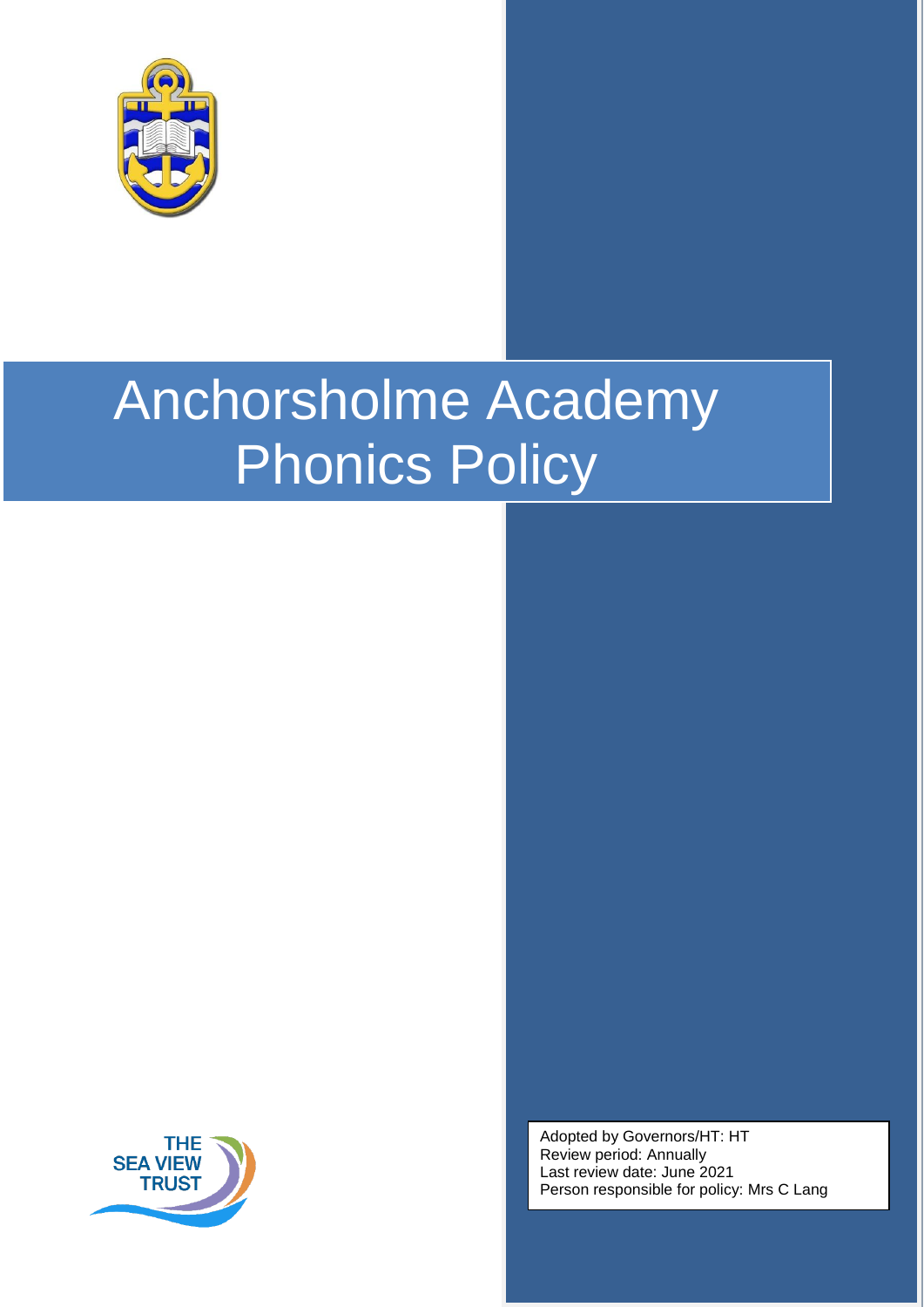#### Anchorsholme Academy Phonics Policy

This policy should be read in conjunction with the following policies:

- Teaching and Learning
- English
- Spelling
- **SEND**
- Feedback

## **Our Intent**

*At Anchorsholme Academy our curriculum fosters a sense of belonging and the desire for our school family to be curious, confident, communicative and collaborative learners. Our intent is that children leave our school as resilient, motivated lifelong learners with high aspirations for their future.*

**Curious –** having a thirst for knowledge

**Confident –** being resilient and demonstrating a growth mind-set and self-belief **Communicative –** vocabulary and interaction is the key to learning and understanding **Collaborative –** ability to work together respectfully and effectively towards a common goal

At Anchorsholme Academy, our aim is to provide pupils with a Phonics curriculum which enables them to:

- Gain a progressively deeper understanding of the phonetic structure of the English language
- Apply their phonic knowledge and skills to decode unfamiliar words fluently and accurately
- Read rapidly to apply what they have learned across the whole curriculum
- Become fluent readers, confident speakers and adventurous writers; and
- Develop a life-long love of reading.

## **Objectives**

- To teach children aural discrimination, phonemic & rhyme awareness
- To teach children to segment and blend unfamiliar words
- To plan for repetition and consolidation, so that spelling and reading becomes automatic and independent
- To ensure children are able to read and write all 44 graphemes in the English language
- To teach children strategies to help them remember tricky words
- To ensure that the teaching of phonics is fun, lively and engaging.; and
- To encourage children to apply their phonic skills in all curriculum areas.

## **Teaching and Expectations**

At Anchorsholme Academy, Phonics is taught using a systematic, synthetic phonics programme delivered through Success for All (SfA). Phonics sessions are:

- Systematic
- Discrete
- Interactive
- Practical
- **Engaging**
- Multi-sensory
- Differentiated

Our children are provided with a variety of opportunities to develop and extend their phonics skills in EYFS and Key Stage 1. This is continued into Key Stage 2, where necessary, to support those children who do not yet have the phonic knowledge and skills required. Discrete phonics lessons take place daily across EYFS and Key Stage 1 as part of daily SfA sessions. They follow the cycle of 'Assess, Teach, Practise, Apply' to ensure that children are consolidating phonic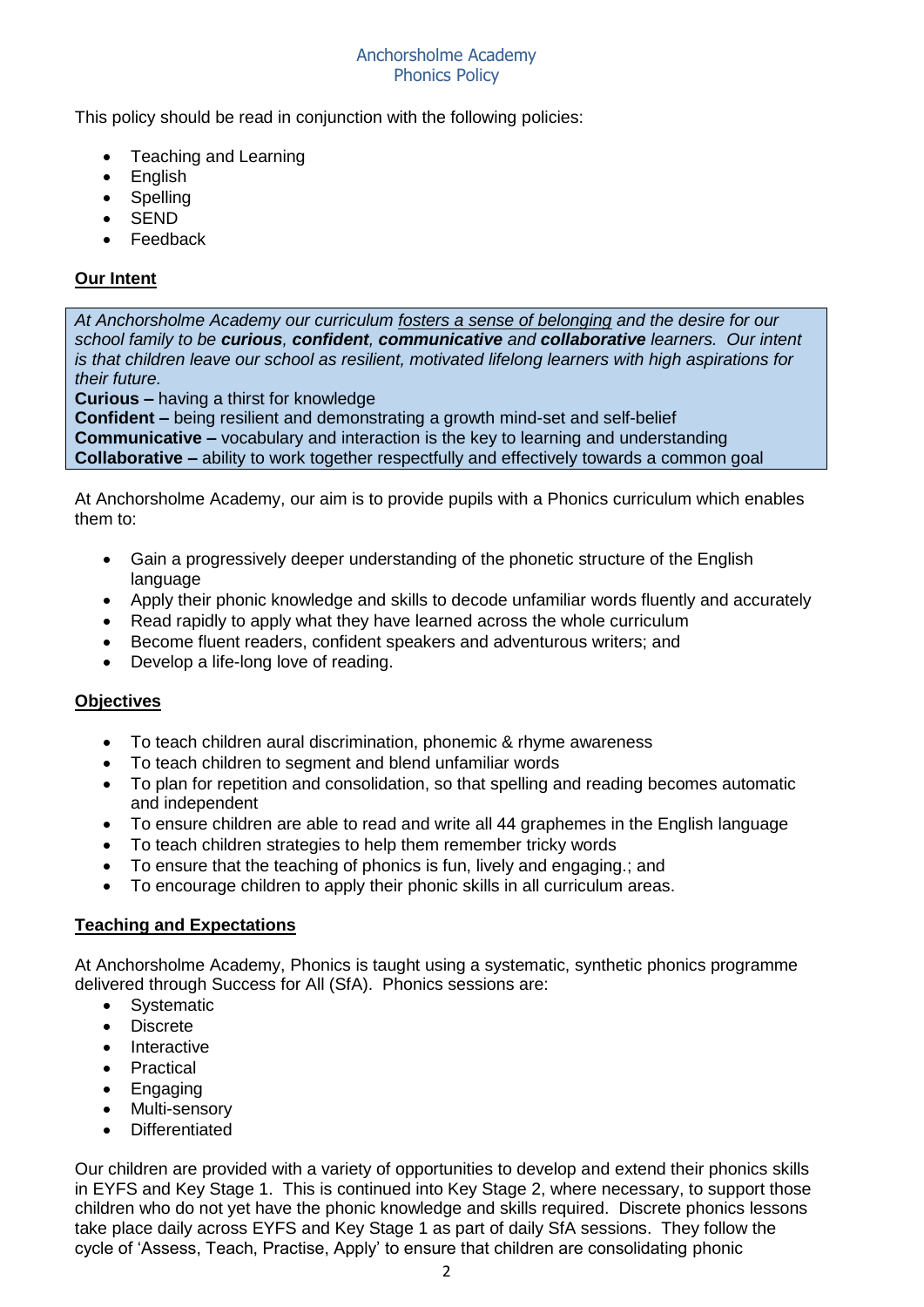#### Anchorsholme Academy Phonics Policy

knowledge and skills over time and that they are able to apply them in context. Consequently, wherever possible, links between phonics knowledge and understanding are made to learning in both Reading and Writing. These lessons proceed at pace and incorporate a wide range of practical and interactive learning opportunities to engage the children. These learning opportunities are carefully chosen to ensure that children develop their skills in aural discrimination, phonemic and rhyme awareness, blending and segmenting as well as grapheme-phoneme correspondence.

Daily phonics teaching includes opportunities for pupils to listen to high quality modelling of reading using new and known phonemes and the oral segmenting of words to model spelling. Pupils are taught to segment sounds in words and staff use sound buttons and lines to visually distinguish between phonemes in written words. This strategy is also used to support children in making accurate spelling choices when writing.

Classroom displays and supporting materials reflect our pupils' growing phonic knowledge. Alphabet strips, wall friezes and table top sound mats all mirror the SfA phonics programme.

## **SfA Phonics Lessons Non-Negotiables**

Lessons will follow the SfA systematic, synthetic phonics programme as outlined in teaching manuals 1-3:

- All lessons start with a clear learning objective which is linked to the GPC that the group are working on.
- The learning objective will be shared i.e. *'Today we are learning…'*.
- The learning objective will specify if the phoneme is a 'reading' focus (blending) or a 'writing' focus (segmenting). This will be covered throughout the week so the children can investigate and explore both aspects in and out of context.
- Success criteria will be shared with the group.
- New phonemes will be taught using the correct articulation and terminology and all children will use this terminology in their learning e.g. phonemes, digraphs, trigraphs, split-digraph etc.
- At the start of every lesson, phoneme flashcards are used as a quick warm up to refresh and rehearse previous sounds. This will be differentiated for each ability group. Phoneme flashcards can also be used throughout mini-plenaries and independent learning when children are practising phonemes.

# **Correct Articulation**

Correct articulation is vital in helping children to learn to blend sounds together. We make sure that the sound produced (each individual phoneme) is as precise and accurate as possible and that no additional sounds are added. For instance, the sound /m/ that starts 'mother' or is embedded in 'impress' needs to sound /mmmm/ and not /muh/. The clearer the sound, the easier it is for a child to blend together (synthesise) the individual sounds to read a word because there are no unnecessary sounds getting in the way.

## **SEND**

Pupils with special educational needs and disabilities are able to access daily phonics lessons at an appropriate level as part of the SfA programme. Individual targets are set for pupils with learning gaps and these are reviewed in line with the phonics assessment and SEND review timetable.

There are a range of SEND intervention strategies that the school provides and the most appropriate strategy is only implemented once a child's needs have been assessed. Resources to support phonic knowledge are shared with parents to support pupils' learning at home. Pupils with SEND are able to access the SfA Fast Track phonics programme which includes multi-sensory, active phonics activities to consolidate learning at an appropriate pace and in smaller teaching groups. Home reading materials are chosen to support each pupils' phonic knowledge and are selected from the Oxford Reading Tree scheme including Project X for older pupils.

## **Age Related Expectations for the End of the School Year**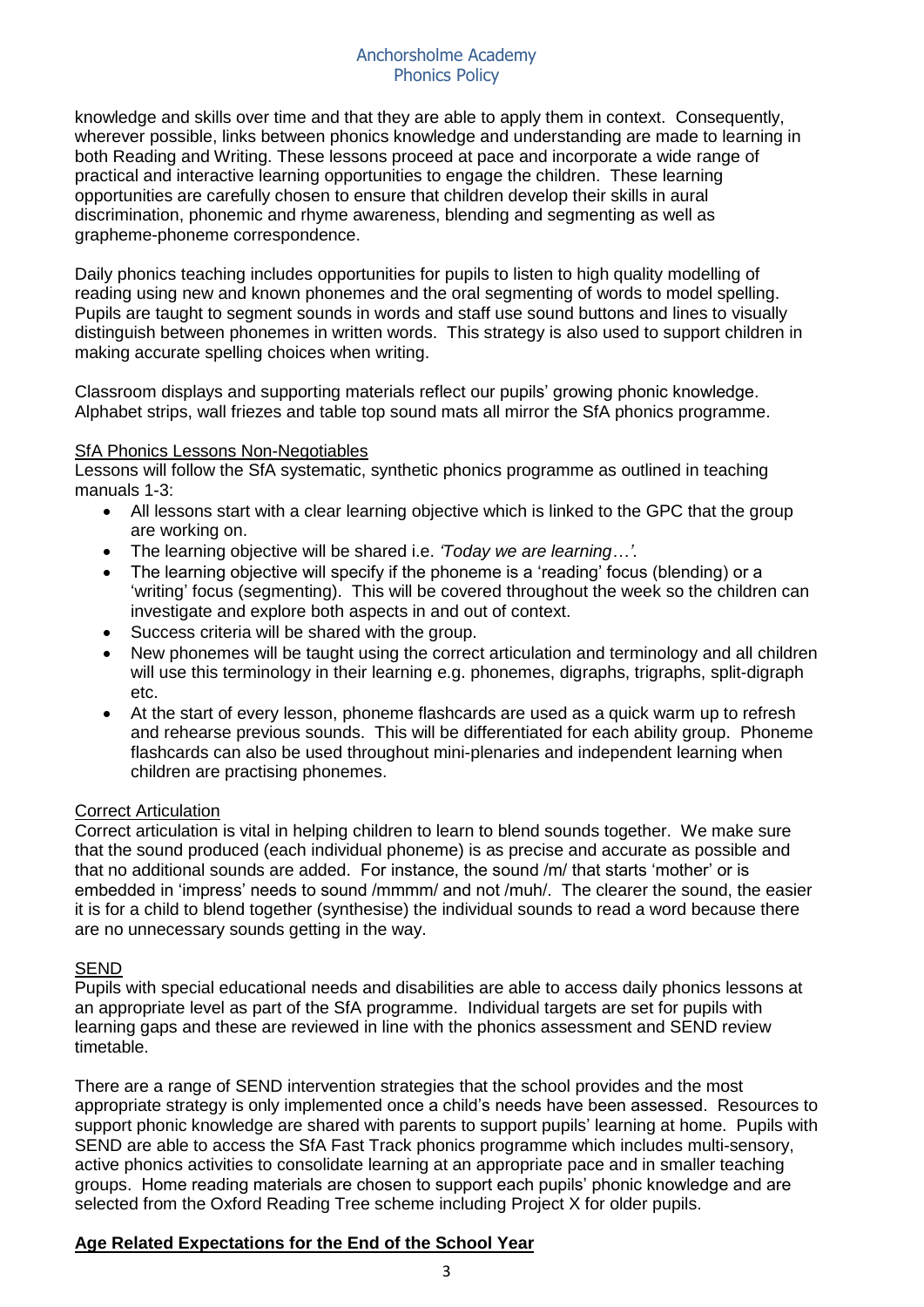## *By the end of EYFS children should:*

- Read and understand simple sentences
- Use phonic knowledge to decode common words and read them aloud accurately
- Confidently read by sight the Stage 2 and 3 common exception words
- Use phonic knowledge to write words in a way which matches how the sounds are said; and
- Write some irregular common words.

## *By the end of Year 1 children should:*

 Apply phonic knowledge and skill as the prime approach to reading unfamiliar words that are not completely decodable

- Read many frequently-encountered words automatically
- Read phonically decodable three-syllable words
- Read a range of age-appropriate texts fluently
- Demonstrate understanding of age-appropriate texts
- Read decodable words that end –s, –es, -ing, -ed, -er, -est; and
- Say the correct sound to grapheme for all the 40+ phonemes.

## *By the end of Year 2 children should:*

- Read accurately most words of two or more syllables
- Read most words containing common suffixes
- Read and spell most common exception words for Year 2
- Read words accurately and fluently without overt sounding and blending
- Sound out most unfamiliar words accurately and without hesitation; and
- Segment spoken words into phonemes and represent these by graphemes.

## **Assessment**

## *Assessment for Learning:*

We continually assess our pupils and record their progress. Information for assessment is gathered in various ways for example by talking to children, asking questions, observing children's' work, setting specific tasks etc. Teachers use this assessment information to plan further work and set new targets.

## *Assessment of Learning:*

Pupils' phonic knowledge and their ability to blend sound to read words are assessed each half term using the SfA Individual Phonics Assessment Record and Roots reading assessment. This information is used to group pupils appropriately for daily phonics teaching and SFA reading sessions. These records are passed through school with the child to inform teaching and potential interventions.

In the last half term of Year 1, pupils take the National Phonics Screening Check (PSC). Those pupils that do not reach the benchmark pass rate in Year 1 receive additional phonics support in Year 2 and retake the PSC in the last half term of Year 2.

## **Organisation of Phonics**

The English and Phonics Subject Leaders are responsible for Phonics through the school. This includes:

- Ensuring continuity and progression from year group to year group and the transition from each phase
- Providing all members of staff with guidelines and non-negotiables to show how aims are achieved and how the variety of all aspects of phonics is to be taught
- Advising and supporting colleagues in the implementation and assessment of phonics in their phase of the school
- Assisting with the requisition and maintenance of resources required for the teaching of phonics, within the confines of the school budget; and